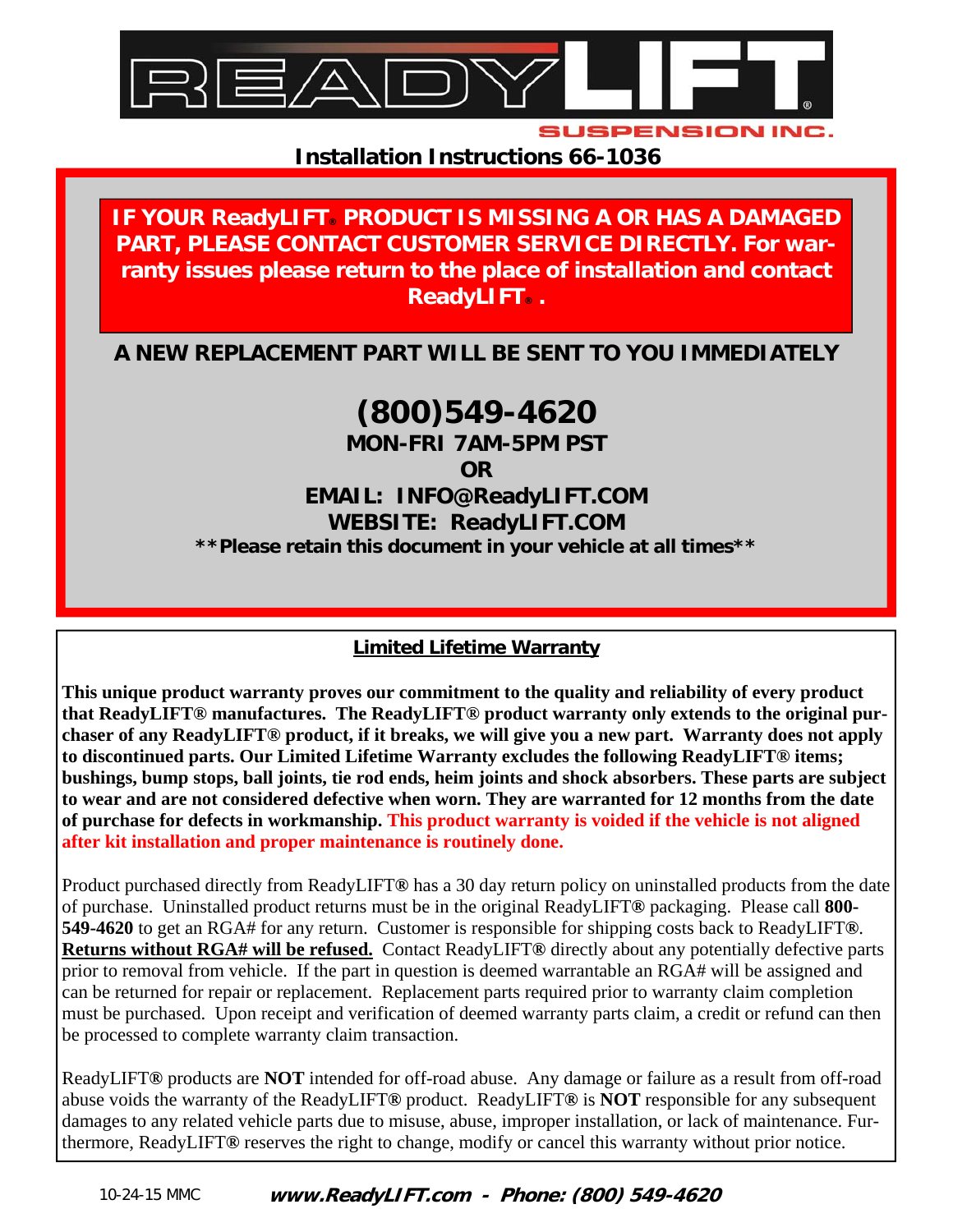

**Please read Instructions thoroughly and completely before beginning installation**. **Installation by a certified mechanic is recommended.** 

#### **ReadyLIFT® Suspension is NOT responsible for any damage or failure resulting from improper installation.**

**Safety Warning:** Suspension systems or components that enhance the on and off-road performance of your vehicle may cause it to handle differently than it did from the factory. Extreme care must be used to prevent loss of control or vehicle rollover during abrupt maneuvers. Always operate your vehicle at reduced speeds to ensure your ability to control your vehicle under all driving conditions. Failure to drive safely may result in serious injury or death to driver and passengers. Driver and passengers must ALWAYS wear your seat belts, avoid quick sharp turns and other sudden maneuvers. ReadyLIFT® Suspension does not recommend the combined use of suspension lifts, body lifts, or other lifting devices. You should never operate your vehicle under the influence of alcohol or drugs. Constant maintenance is required to keep your vehicle safe. Thoroughly inspect your vehicle before and after every off-road use. It is the responsibility of the retailer and/or the installer to review all state and local laws, with the end user of this product, related to bumper height laws and the lifting of their vehicle before the purchase and installation of any ReadyLIFT® products. It is the responsibility of the driver/s to check their surrounding area for obstructions, people, and animals before moving the vehicle. All raised vehicles have increased blind spots and damage, injury and/or death can occur if these instructions are not followed.

This suspension system was developed using a  $286/65/R20$  tire with  $20''$  x 9" wheel and a 0 offset. If wider tires are used, offset wheels may be necessary and trimming may be required. Factory wheels can be used but are not recommended with tires over 11" wide. The stock spare rim can be run in an emergency. Please note that if running the spare factory tire, it is done for short distances and a speed not to exceed 45mph or damage to differentials may occur.

#### **VEHICLE HEIGHT MEASURMENTS**

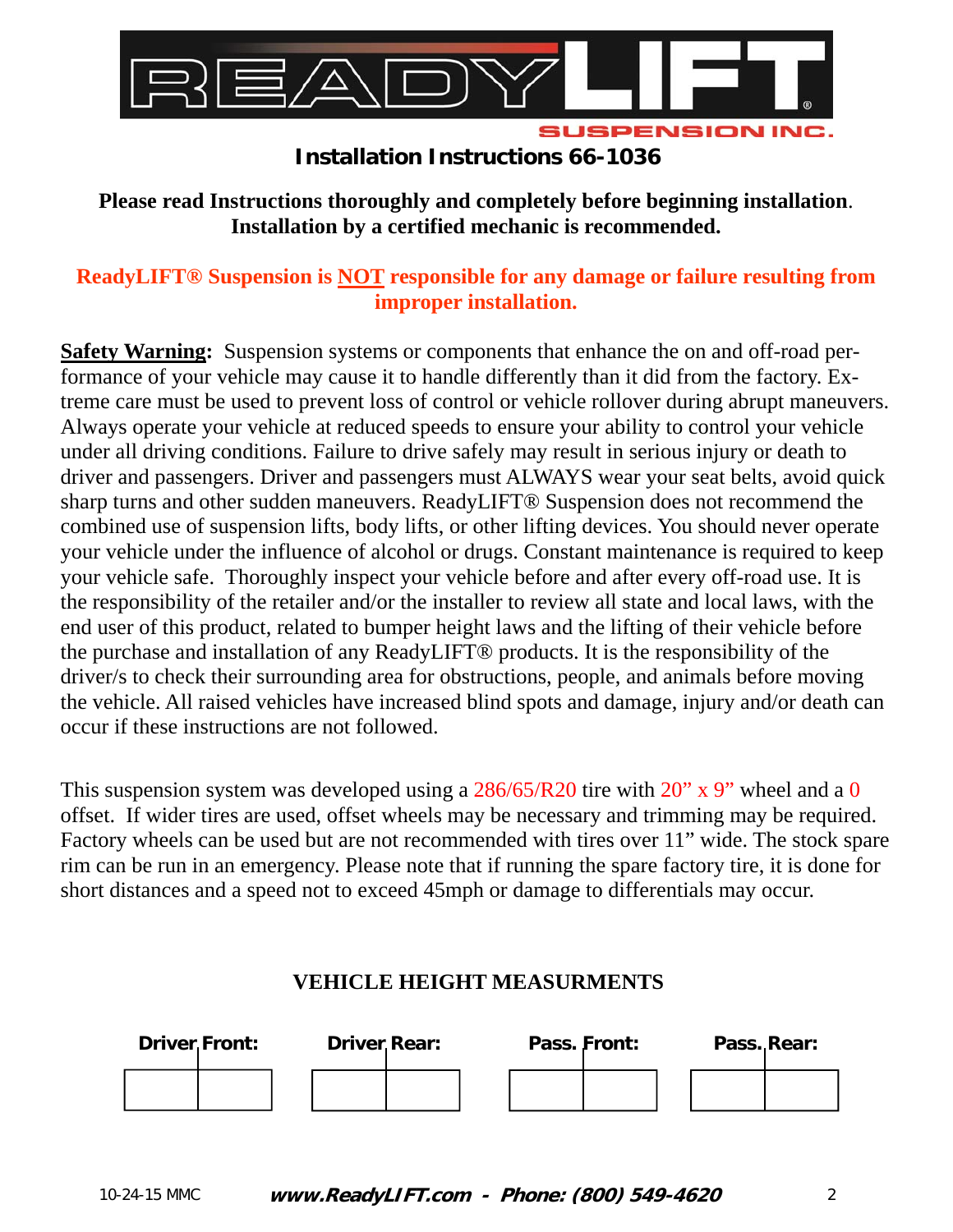

### **BILL OF MATERIALS**

| <b>Strut Extension</b>                | 2              |
|---------------------------------------|----------------|
| <b>M10 Flange Nut</b>                 | 6              |
| <b>Bump Stop</b>                      | 2              |
| <b>Bump Stop Extension</b>            | $\overline{2}$ |
| <b>Bump Stop Extension Back Plate</b> | $\mathbf{2}$   |
| 5/16" Flat Washer                     | $\overline{2}$ |
| 5/16" x 18 Lock Nut                   | 2              |
| 12mm x 100mm Bolt                     | $\overline{2}$ |
| 12mm Flat Washer                      | 4              |
| 12mm Lock Nut                         | $\overline{2}$ |
| <b>Right Upper Control Arm</b>        | 1              |
| <b>Left Upper Control Arm</b>         | 1              |
| <b>Ball Joint</b>                     | 2              |
| <b>Ball Joint Spacer</b>              | $\mathbf{2}$   |
| <b>Crush Sleeves</b>                  | 4              |
| <b>Control Arm Bushings</b>           | 8              |
| <b>Grease Tube</b>                    | $\mathbf 2$    |

## **Safety Warning**

#### *Before you start installation:*

ReadyLIFT® Suspension highly recommends that the installation of this product be performed by a professional mechanic with experience working on and installing suspension products. Professional knowledge and skill will typically yield the best installation results. If you need an installer in your area, please contact ReadyLIFT® Suspension customer service to find one of our "Pro-Grade" Dealers.

Notes:

- Installation by a professional mechanic is highly recommended.
- A Factory Service Manual for your specific Year / Make / Model is highly recommended for reference during installation.
- Vehicles with a two piece rear driveline may require a carrier bearing drop support bracket, call technical assistance for details.
- All lifted vehicles may require additional driveline modifications and or balancing.
- A four wheel vehicle alignment will need to be performed after installation of this product.
- Speedometer / Computer recalibration is required if changing +/- 10% from factory tire diameter.
- Use of a Vehicle Hoist will greatly reduce installation time.
- Vehicle must be in excellent operating condition. Repair or replace any and all worn or damaged components prior to installation.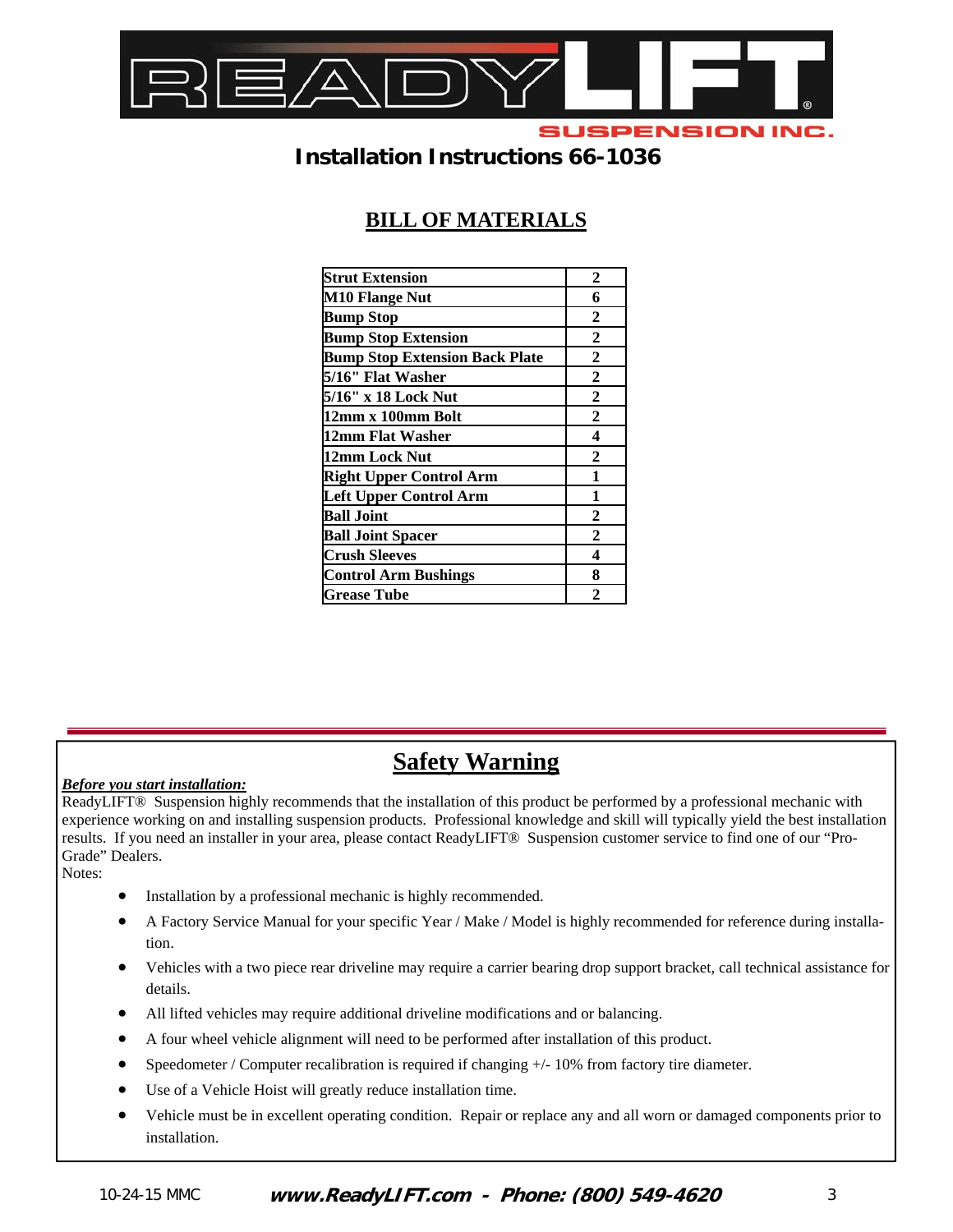

Park vehicle on a clean flat surface and block the rear wheels for safety. Engage the parking brake.

Record the stock vehicle measurements on both the front and the rear, this will provide a guideline on vehicle rake and lift height.

Measure from the center of the wheel up to the bottom edge of the fender well opening and record on the chart provided on page 2.

Disconnect the vehicle power source at the ground terminal on the battery.

Lock the steering wheel in the straight forward position with the column lock or steering wheel locking device.

Raise the front of the vehicle and support with jack stands at each frame rail behind the lower control arms.

# **Repeat for both driver and passenger side**

Remove the front wheels.

Remove the ABS clip from the upper control arm. (Fig 1)

Disconnect the ABS electrical connector at the splash shield.

Remove the brake line bracket at the frame and gently pull the metal brake line through to gain slack on the rubber line. (Fig 2)

Remove the sway bar end links from the sway bar. (Fig 3)

Remove the tie rod end from the knuckle. Strike the tie rod boss on the knuckle with a dead blow mallet to dislodge the taper. (Fig4)

Support the lower control arm with a suitable jack.

Loosen the upper ball joint nut. Strike the ball joint boss on the knuckle with a dead blow mallet to dislodge the taper. Once the taper is loose, remove the upper control arm. (Fig 5, 6)











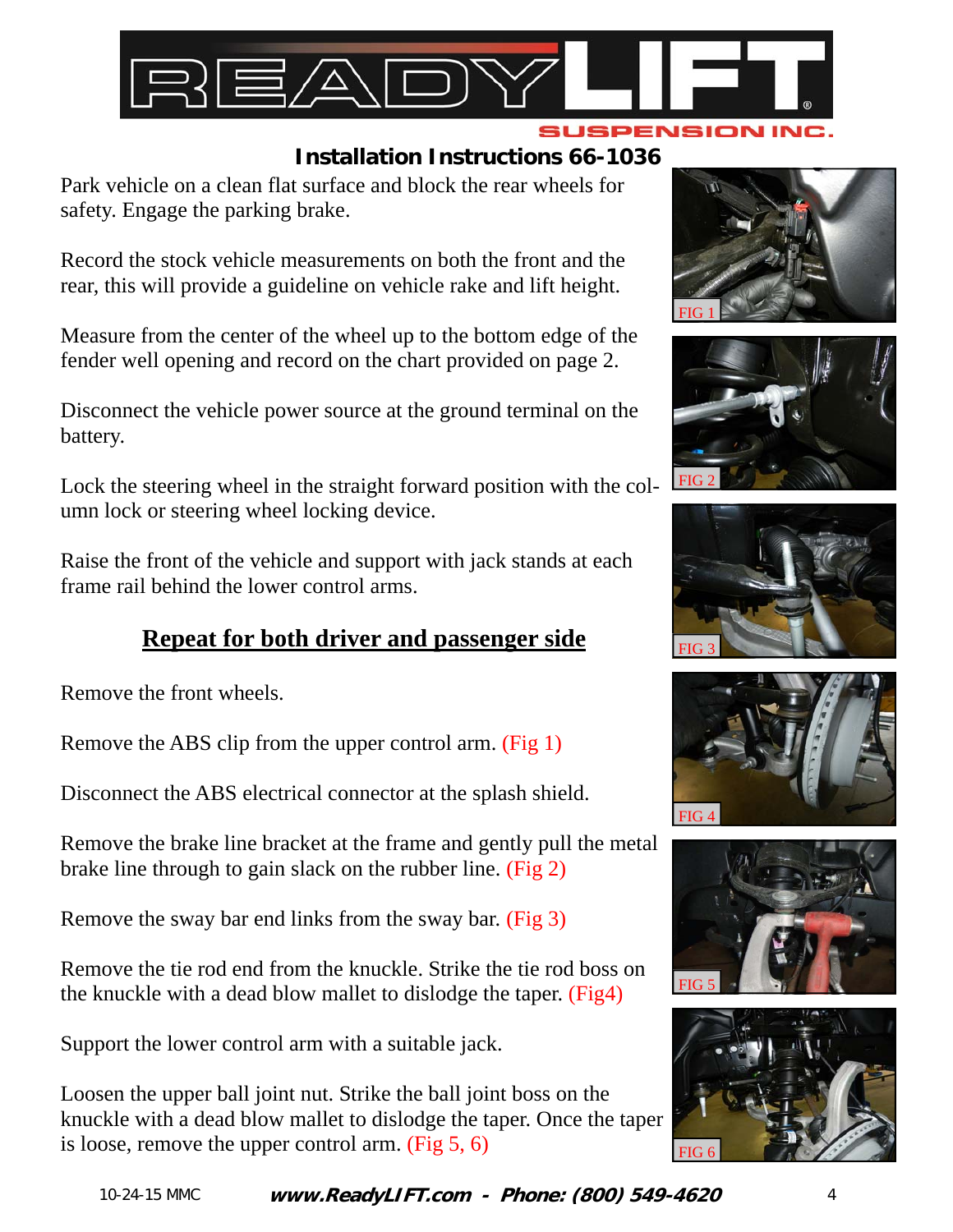

Remove the strut from the frame and control arm. (Fig 7,8)

Install the ReadyLift strut spacer using the factory hardware. Torque to  $25$  ft-lbs.

Install the completed strut assembly into the vehicle using 10mm flange nuts at the frame and factory hardware on the lower control arm. Do not tighten at this time. (Fig 9)

Remove the factory upper control arm from the frame. (Fig 10)

Install the ReadyLift control arm using the factory hardware. Do not tighten at this time. (Fig 11)

Install the ReadyLift upper control arm bump pad to the ReadyLift frame extension but do not tighten. The bump pad needs to be clocked once on the vehicle. Install the extension and back plate to the frame using 12mm x 100mm bolts, washers, and c-lock nuts. Torque to 45 ft-lbs. (Fig 12)

Raise the lower control arm up until the upper ball joint can be fully installed into the knuckle. Once seated properly, install the 1/4" thick spacer and castle nut onto the ball joint. Torque to 70 ft-lbs. Insert cotter pin. Set the bump pad under the control arm so that it makes contact on the center of the tube. Torque to 10 ft-lbs.

Install the tie rod end. Torque to 70 ft-lbs.

Install the sway bar end link hardware. Torque to 30 ft-lbs.

Install the brake line bracket. Torque to 5 ft-lbs.

Connect the ABS harness electrical connector and install back into factory locations. Install clip onto ReadyLift control arm. (Fig 13)

Install the front wheels and lower the vehicle to the ground.

Jounce the front suspension to settle to ride height.













**www.ReadyLIFT.com - Phone: (800) 549-4620**  10-24-15 MMC 5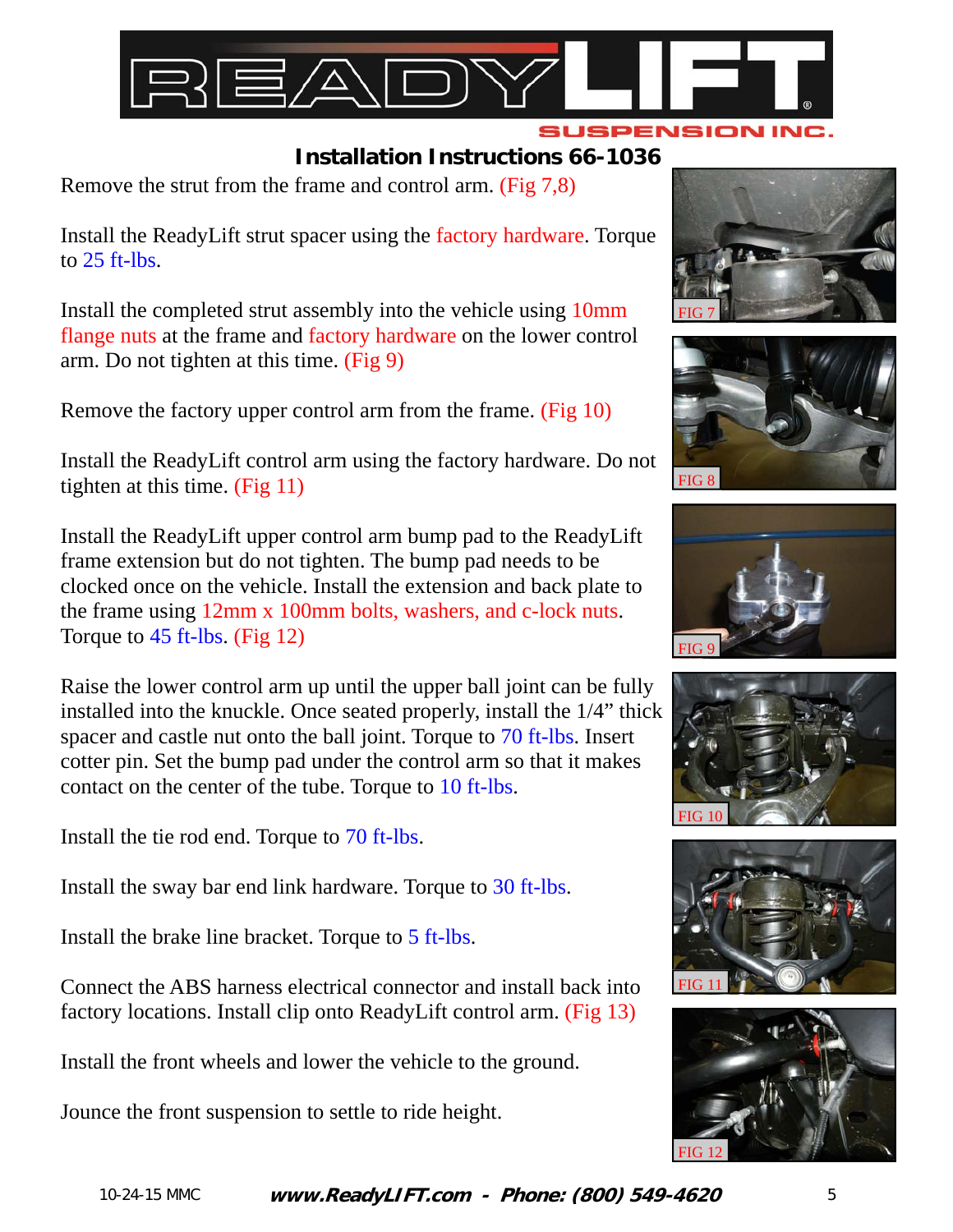

Torque the lower control arm mounts to 200 ft-lbs, the upper control arm mounts to 120 ft-lbs, the lower strut hardware to 90 ft-lbs, and upper strut mount to 25 ft-lbs.

Reconnect the ground terminal on the battery.

Have a reputable alignment shop set the alignment to the recommended specifications.



#### \*\*\*Final install and checks\*\*\*

 Recheck that all hardware is of proper torque values and all electrical connections are hooked up. Start vehicle and verify that all dash warning lights are off. Cycle the steering wheel from lock to lock to check for any interference of steering intermediate shaft, steering extension, steering u-joint. wheels, tires, brake lines, hoses, wires, ect and ensure adequate clearance through out the suspension cycle. Adjust as necessary.

Install all warning tags and decals as directed:

- 1. Rear view mirror hanging warning card: Hang from rear view mirror to warn driver of vehicle modification.
- 2. Lifted truck warning decal: Apply decal to the upper left hand corner of the inside of the windshield facing the driver.

 Give all installation instructions, warranty information, and all remaining literature to the end user to keep with vehicle records.